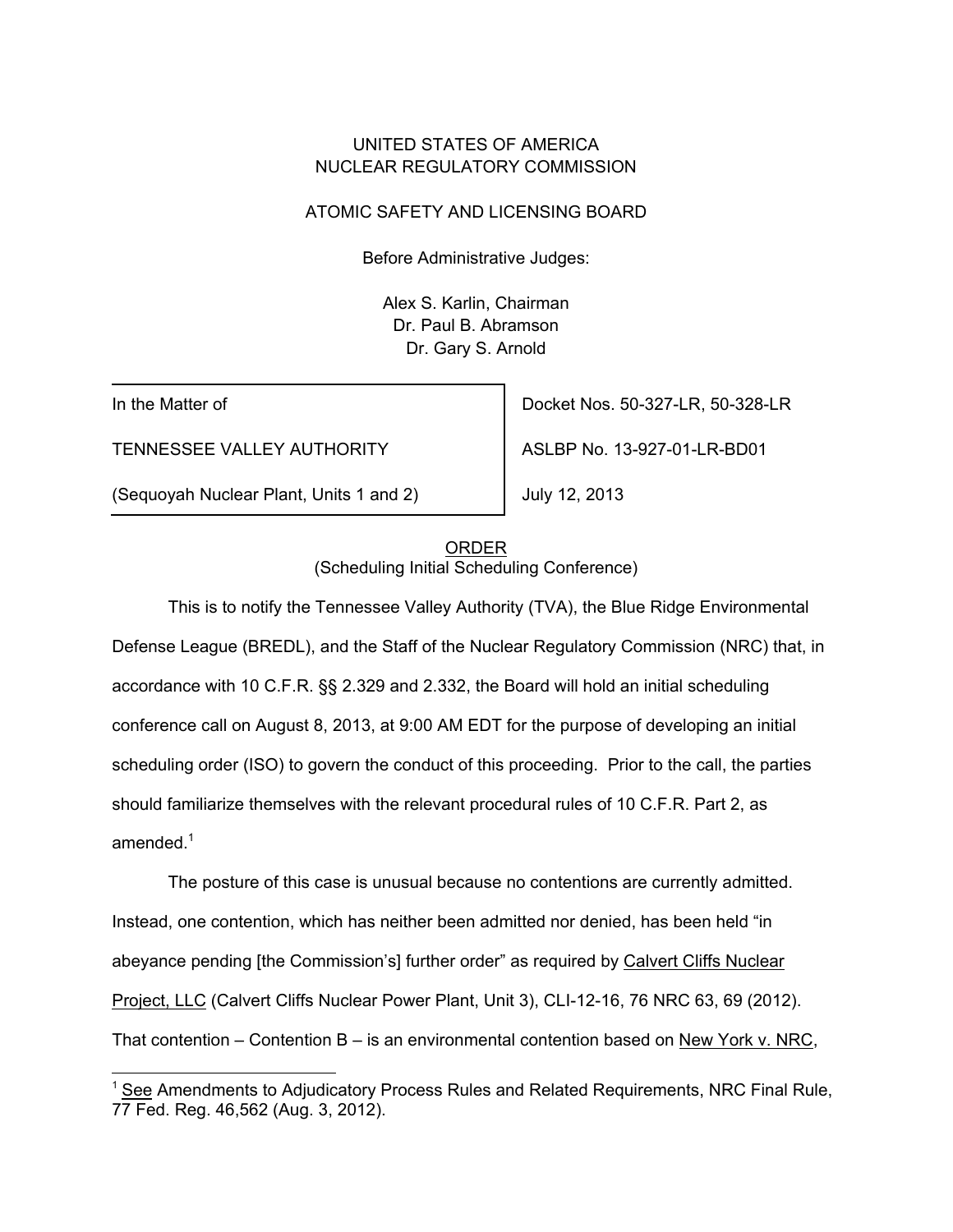681 F.3d 471 (D.C. Cir. 2012). See LBP-13-08, 78 NRC \_\_, \_\_ (slip op. at 14) (July 5, 2013). Contention B alleges that "NRC cannot grant the Sequoyah license renewal without conducting a thorough analysis of the risks of long-term storage of irradiated nuclear fuel generated by Sequoyah Units 1 and 2." Id.

The purpose of the scheduling conference is to assist the Board in developing an ISO appropriate for the posture of this case. For example, given that no contentions have been admitted, it would appear that the current scheduling order does not need to address matters such as mandatory disclosures under 10 C.F.R. § 2.336; opportunities to clarify, simplify, or amend the pleadings in accordance with 10 C.F.R. § 2.329(c); or the timing and procedures for the filing of testimony and exhibits for the evidentiary hearing.

On the other hand, it would appear that the ISO may need to address matters such as:

- 1. The value and need to obtain regular reports from the Staff as to its projected schedule for completion of its safety and environmental evaluations. $2$
- 2. The advisability of requiring notification if a party believes that the Commission has issued an order or taken any action that affects the "abeyance" status of Contention B.
- 3. The value of setting time limits for the filing of "timely" motions for leave to file new or amended contentions under 10 C.F.R. § 2.309(c)(1)(iii).
- 4. The value of setting rules and time limits for the filing of dispositive motions, such as motions for summary disposition.
- 5. The requirement that all motions (except motions for new or amended contentions) be filed no later than ten days after the occurrence or circumstances from which the motion arises. 10 C.F.R. § 2.323(a).

 $\overline{a}$ 

 $2$  The NRC regulations state, "In establishing a schedule, the presiding officer shall take into consideration the NRC staff's projected schedule for completion of its safety and environmental evaluations." 10 C.F.R. § 2.332(d).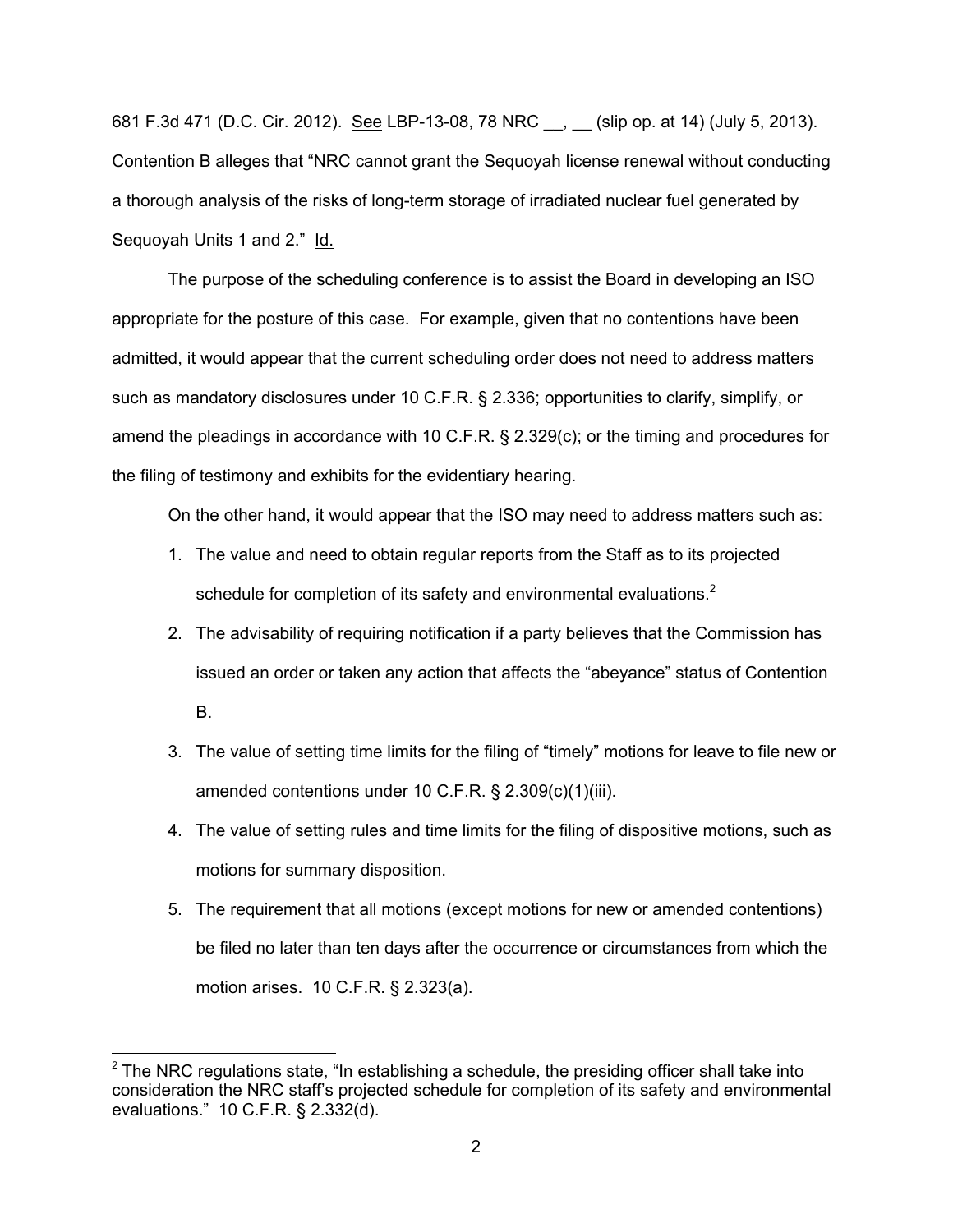6. Whether it is necessary or appropriate for the Staff to file (and update) its hearing file at this time. See 10 C.F.R. § 2.1203(c).

7. Any other procedural or scheduling matters that the Board may deem appropriate. In furtherance of the foregoing objectives, the parties shall take the following actions:

Prior to the conference, the parties shall jointly confer for the purpose of discussing the foregoing procedural matters (and any others that they deem appropriate) and, where possible, developing agreement, joint positions, or procedural proposals for the Board to consider.

On or before July 30, 2013, the NRC Staff shall submit to the Board, with copies to all of the parties, a written estimate of its projected schedule for completion of its safety and environmental evaluations, including but not limited to its current reasonable good faith estimate of the dates when it expects to issue the final safety evaluation report and the draft and final environmental impact statements relating to TVA's license renewal application.

On or before August 5, 2013, counsel for each of the parties and the Staff should contact Twana Ellis at 301-415-7703 to obtain the telephone number and pass code for the August 8, 2013, prehearing conference call. Members of the public or media who wish to listen to this conference call may do so, and should contact Ms. Ellis at the above number for the requisite information.

If the lead representative or lawyer for any party has a previously scheduled concrete conflict that would prevent him or her from participating in the initial scheduling conference call on August 8, 2013, at 9:00 AM EDT, then that party shall consult with the other parties and, on or before July 17, 2013, shall file a motion herein certifying that such a conflict exists and

3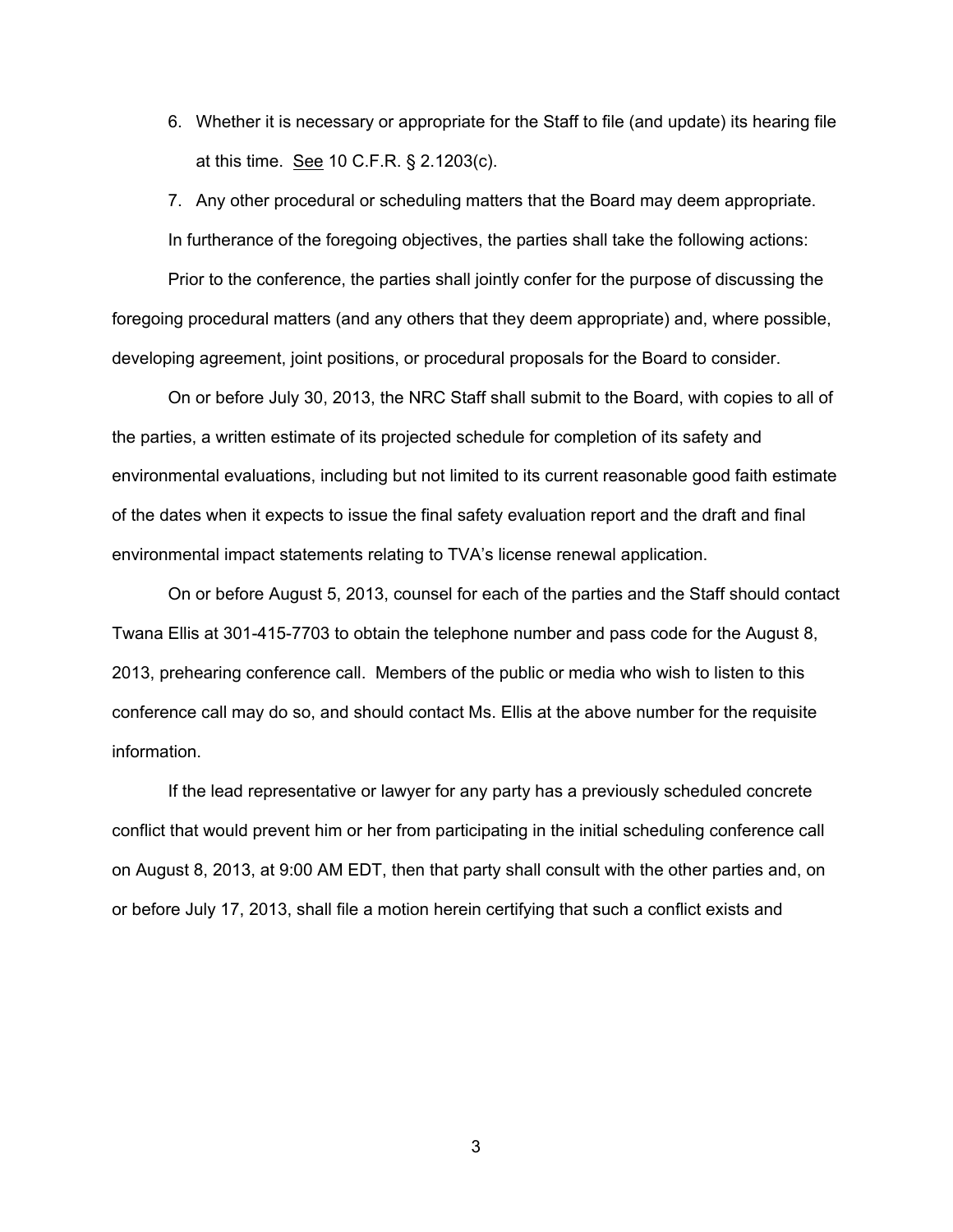proposing at least two alternative dates and times, acceptable to all parties, for the conference call.

It is so ORDERED.

# FOR THE ATOMIC SAFETY AND LICENSING BOARD

## */RA/*

 Alex S. Karlin, Chairman ADMINISTRATIVE JUDGE

Rockville, Maryland July 12, 2013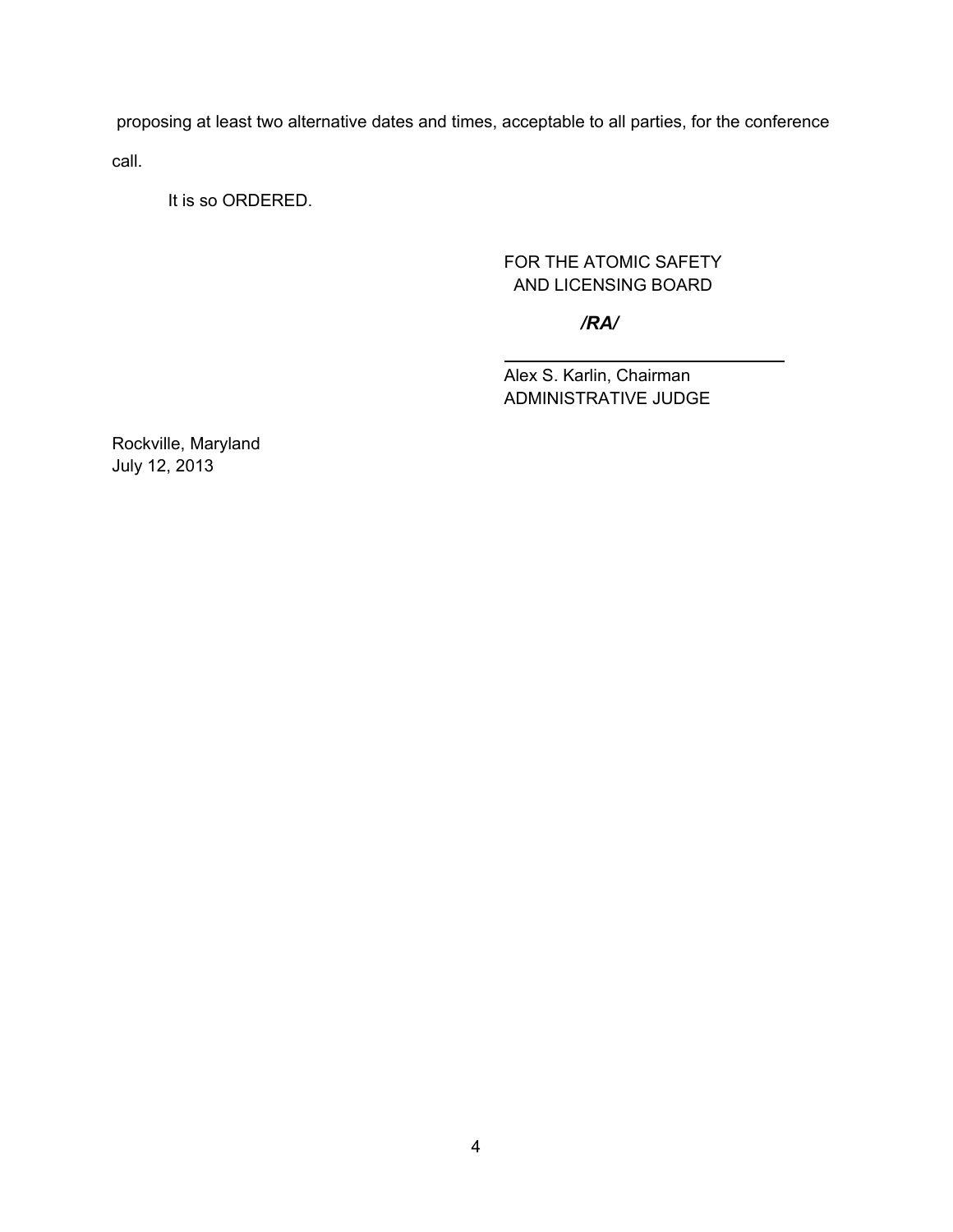#### UNITED STATES OF AMERICA NUCLEAR REGULATORY COMMISSION

In the Matter of (1)

**TENNESSEE VALEY AUTHORITY** 

 $)$ 

 $)$ 

 $)$ 

UNITS 1 AND 2 (License Renewal) )

SEQUOYAH NUCLEAR PLANT,  $D$  Docket Nos. 50-327-LR and 50-328-LR

### CERTIFICATE OF SERVICE

I hereby certify that copies of the foregoing **ORDER (Scheduling Initial Scheduling Conference)** have been served upon the following persons by Electronic Information Exchange.

Office of Commission Appellate **Adjudication** U.S. Nuclear Regulatory Commission Washington, DC 20555-0001 E-mail: ocaamail@nrc.gov

U.S. Nuclear Regulatory Commission. Atomic Safety and Licensing Board Panel Mail Stop T-3F23 Washington, DC 20555-0001

Alex S. Karlin, Chairman Administrative Judge E-mail: alex.karlin@nrc.gov

Dr. Paul B. Abramson Administrative Judge E-mail: paul.abramson@nrc.gov

Dr. Gary S. Arnold Administrative Judge E-mail: gary.arnold@nrc.gov

Matthew E. Flyntz, Law Clerk E-mail: matthew.flyntz@nrc.gov U.S. Nuclear Regulatory Commission Office of the Secretary of the Commission Mail Stop O-16C1 Washington, DC 20555-0001 Hearing Docket E-mail: hearingdocket@nrc.gov

Louis A. Zeller Blue Ridge Environmental Defense League E-mail: bredl@skybest.com

Tennessee Valley Authority 400 W Summit Hill Drive, WT 6A-K Knoxville, TN 37902 Office of the General Counsel Scott A. Vance, Nuclear Licensing Attorney Edward J. Vigluicci, Associate General Counsel, Nuclear Licensing Blake Nelson, Attorney E-mail: savance@tva.gov ejvigluicci@tva.gov bjnelson@tva.gov